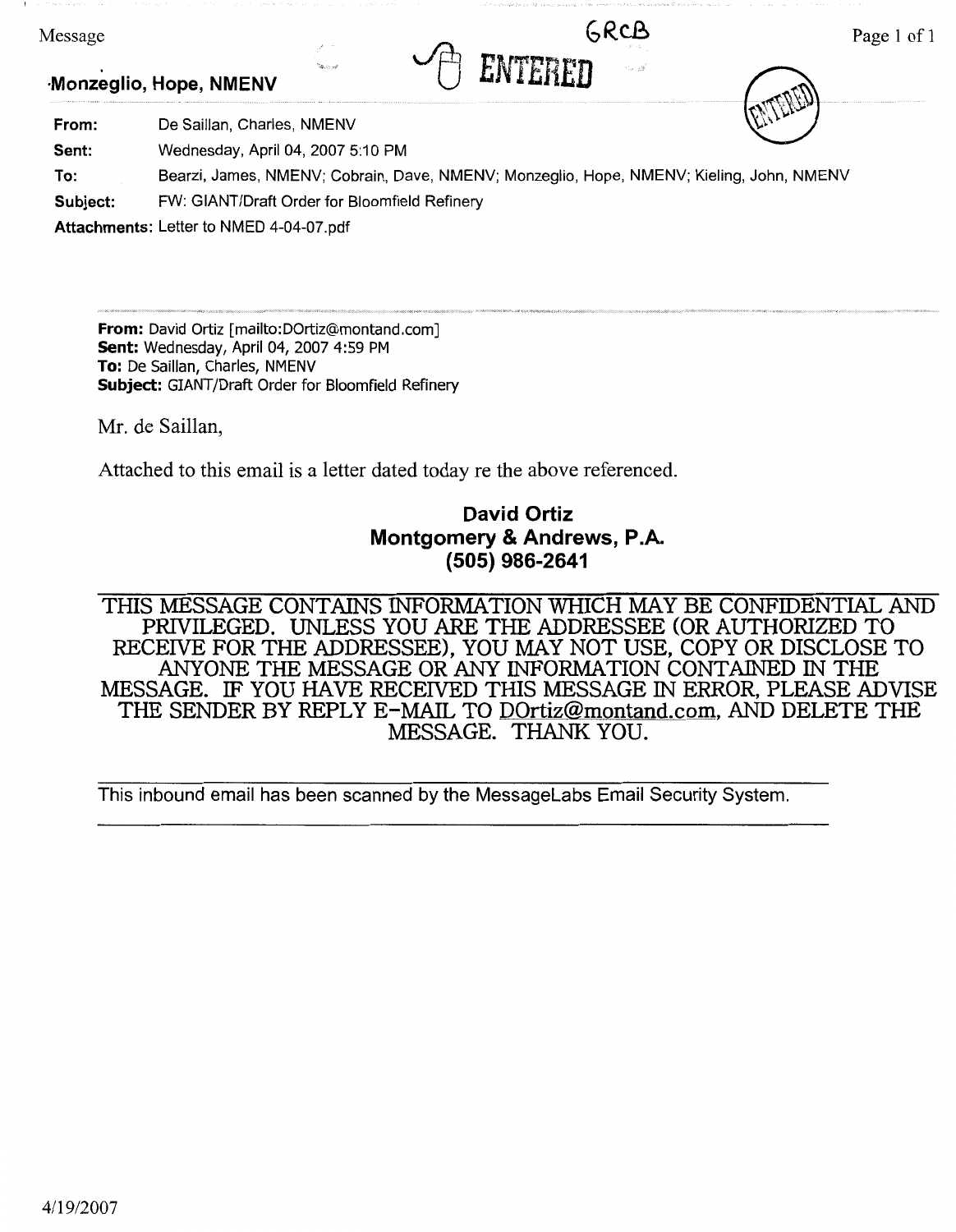COUNSEL EMERITUS William R. Federici

J.O. Seth (1883-1963) A.K. Montgomery ( 1903-1987) Frank Andrews (1914-1981) Seth D. Montgomery (1937-19981

Victor R. Ortega Gary Kilpatric Thomas W. Olson Walter J. Melendres John B. Draper Nancy M. King Sarah M. Singleton Stephen S. Hamilton Edmund H. Kendrick

Louis W. Rose Randy S. Bartell Jeffery L. Martin Carolyn A. Wolf Emma Rodriguez Brittain Alexandra Corwin Aguilar Jeffrey J. Wechsler Brian F. Egolf Holly Agajanian

OF COUNSEL Earl Potter, P.A. MONTGOMERY & ANDREWS PROFESSIONAL ASSOCIATION ATTORNEYS AND COUNSELORS AT LAW

Post Office Box 2307 Santa Fe, **New Mexico** 87504-2307

April 4, 2007

**VIA EMAIL**  & **U.S. FIRST CLASS MAIL**  www.montand.com

325 Paseo de Peralta Santa Fe, **New Mexico** 87501

Telephone (505) 982-3873 Fax (505) 982-4289

Charles de Saillan Assistant General Counsel New Mexico Environment Department P.O. Box 26110 Santa Fe, NM 87502-6110

#### **Re: Draft Order for Bloomfield Refinery**

Dear Charlie:

As we discussed at our meeting on March 27, 2007 with representatives of the New Mexico Environment Department ("NMED") and Giant Industries Arizona, Inc. ("Giant"), I am following up on several issues. They can be grouped into three categories. First, in accordance with our most extended discussion at the meeting, the draft Order and related draft Response to Public Comments from NMED should reflect that 40 CFR §268.1 (c)(4) applies to the benzene stripper/tank system to be installed this summer for operation in conjunction with the aeration ponds. Second, Giant proposes revisions to the draft Order for several aspects of corrective action that were discussed briefly at the meeting. Finally, there are some important issues, although not discussed at the meeting, that Giant would like to address briefly.

#### **I. BENZENE STRIPPER/TANK SYSTEM AND AERATION PONDS**

At the conclusion of our March 27 meeting, the parties agreed that the method of operation described in 40 CFR § 268.1 (c)(4) will apply to the refinery as soon as the benzene stripper/tank system begins operation this summer. Further, Giant understood that NMED planned to consider various options for closure of the aeration ponds, consistent with the §268.1 (c)(4) method of operation. The method of closure agreed to by the parties would either be described in the draft Order or in a separate document referenced by the draft Order. The closure, regardless of the method selected, would be part of corrective action, rather than addressed in a separate closure permit. Underlying this approach is the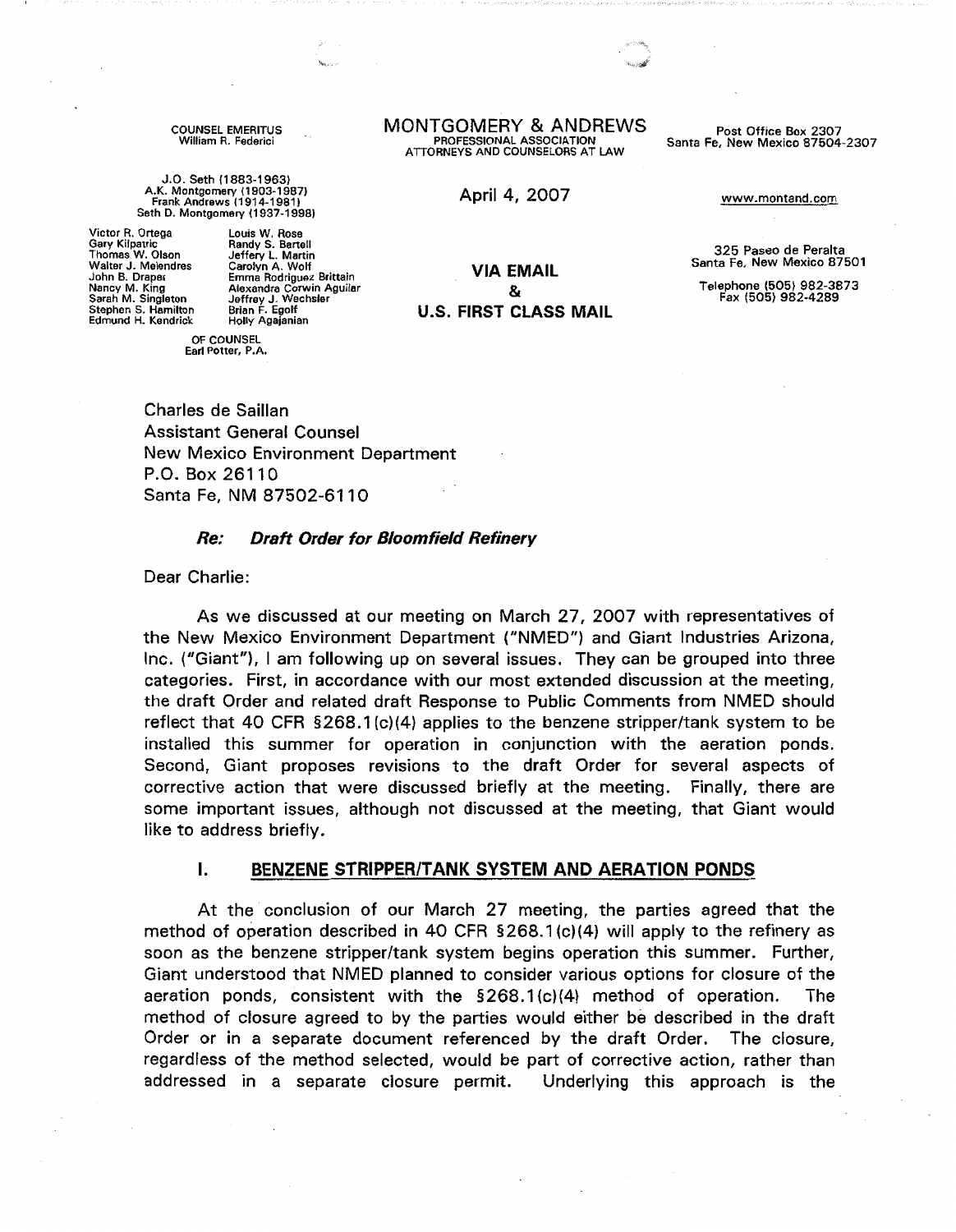understanding that Giant will no longer be operating a hazardous waste treatment, storage or disposal facility when the new benzene stripper/tank system begins operating.

Consistent with our discussions at the March 27 meeting, Giant requests that the draft Order and NMED's draft Response to Public Comments be modified to reflect the §268.1 (c)(4) method of operation. In a brief review of these documents, Giant notes the following provisions where Giant recommends modifications be made:

- 1) March 2007 draft Order, page 132 The Order now states that Corrective Action Work Plans for the North and South Aeration Lagoons are to be included in the "closure Permit Application." Giant recommends that reference to a closure permit application be deleted and, in substitution, a reference be made to a schedule for these work plans to be determined in this corrective action Order or a related enforceable document.
- 2) March 2007 draft Response to Comments, pages 6 and  $7 -$  The Response to Comment 8 now states that "these [closure and corrective action] requirements will be implemented at very different times" and that "closure will not begin until some indeterminate time in the future." Giant recommends that the Response to Comment 8 be rewritten to reflect the understanding of the parties that closure will occur in the near future as part of corrective action.
- 3) March 2007 draft Response to Comments, pages 24-27 The Response to Comment 27 appears to reject the §268.1 (c)(4) method of operation as applicable to the refinery. That method of operation contemplates benzene decharacterization in the benzene stripper/tank system and recognizes that aggressive biological treatment in the ponds is equivalent to treatment under the Clean Water Act. Giant recommends that the Response to Comment 27 be rewritten to reflect the understanding of the parties that the §268.1 (c)(4) method of operation is the basis for plans to close the ponds as part of corrective action.
- 4) March 2007 draft Response to Comments, pages 30 and 31 The Response to Comment 35 now states that "[nJothing in the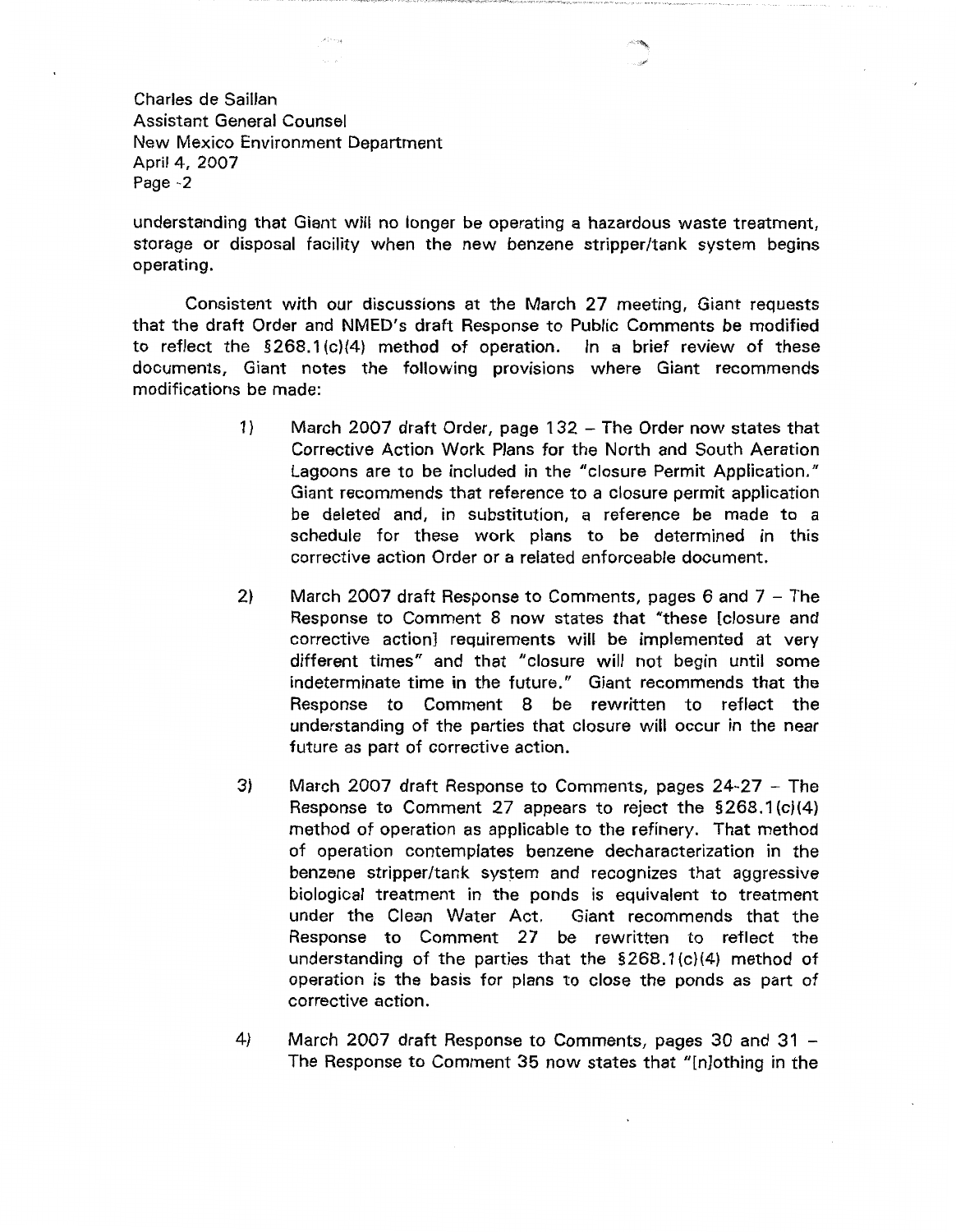> HWA or RCRA exempts releases of wastes into surface waters..." That statement and accompanying discussion appear to reject the § 268.1 (c)(4} method of operation as it applies to the refinery. Giant recommends that the Response to Comment 35 be rewritten to reflect that §268.1 (c)(4) does apply to the refinery, as discussed above.

There may be other provisions of the draft Order and draft Response that should be modified to reflect the understanding of the parties that the  $$268.1(c)(4)$ method of operation applies to the refinery. Examples are paragraphs 51 and 62 of the Findings of Fact in the draft Order (at pages 12 and 16), where the ponds are described as treating benzene as a characteristic hazardous waste, and paragraph 4 of the Conclusions of Law in the draft Order (at page 26), where Respondents are described as treating hazardous waste. Giant recommends that such statements be revised to reflect that such treatment will no longer occur after the benzene stripper/tank system begins operation this summer. Giant does not claim to have identified all provisions of the draft Order and draft Response that should be modified to be consistent with the §268.1 (c)(4} method of operation. Consequently, Giant recommends that the parties continue reviewing these documents to determine if other provisions should also be modified.

# **II. OTHER ISSUES IN THE DRAFT ORDER**

As we discussed at the March 27 meeting, Giant has several proposals for revisions to the draft Order.

#### **A. Dispute Resolution**

Giant recognizes that NMED has added a Dispute Resolution provision to the draft Order at Section III.R. Giant understands that the provision would apply to any dispute that may arise under the order, such as one that may involve financial assurance, cleanup levels or additional work. To confirm this understanding, Giant recommends the addition of the following language as a separate paragraph at the end of Section III.R:

> Unless otherwise specifically set forth herein, the failure to provide expressly for dispute resolution in any section of this Order is not intended and shall not bar Respondents from invoking this Section as to any dispute under this Order.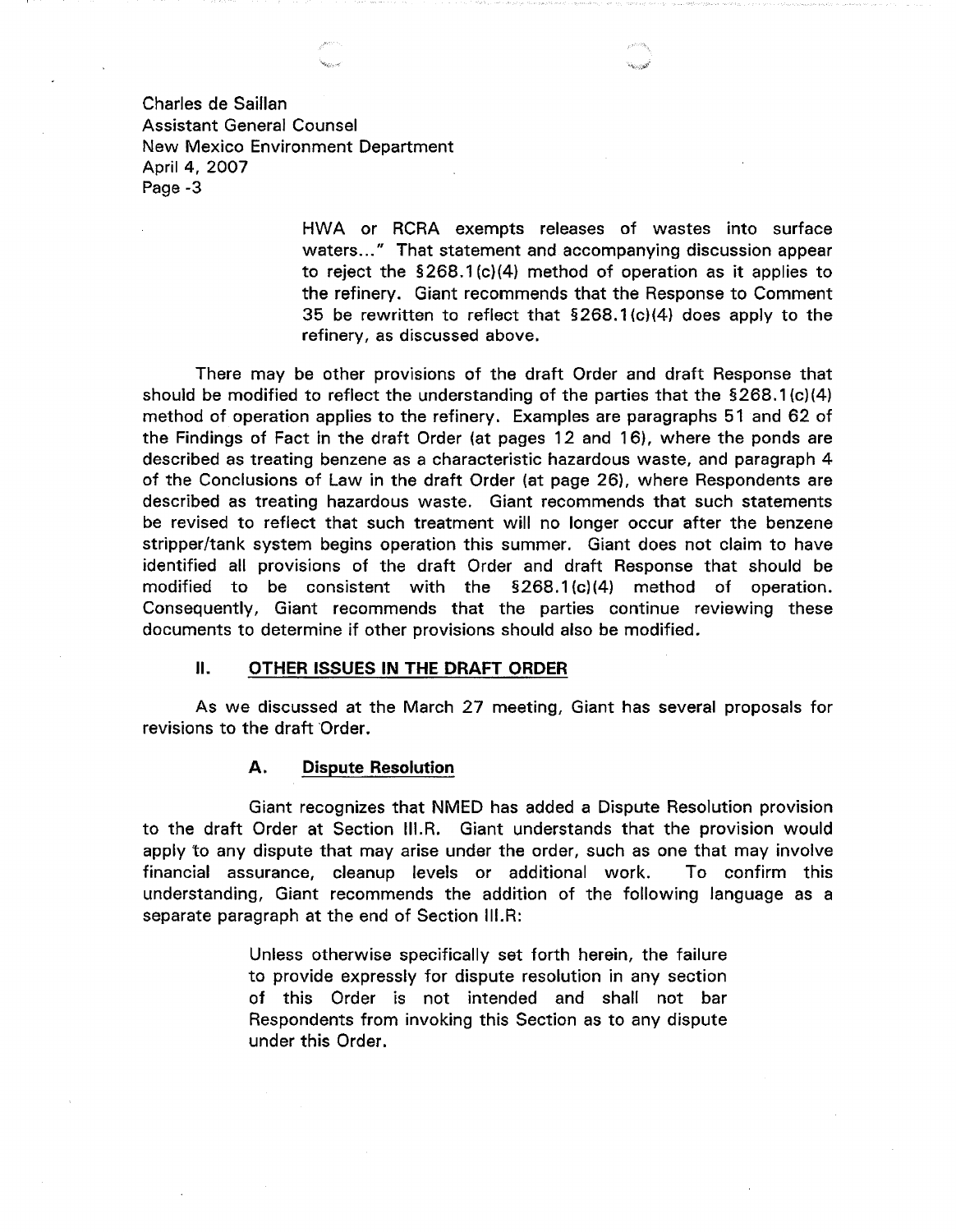Also Giant recognizes that the Dispute Resolution provision allows the parties to "pursue any available legal remedy to resolve the dispute," if the parties are unable to resolve the dispute under the procedures provided. In order to clarify that a legal remedy is available to the Respondents, at least procedurally, Giant recommends the addition of the following language at the end of the existing third paragraph in Section III.R:

> The decision or other action forming the basis of the dispute shall be deemed final for purposes of judicial review once the negotiations in this Section 111.R are complete.

# **B. Financial Assurance**

As stated in its comments, Giant does not believe financial assurance is legally required at this interim status facility. However, Giant is willing to work with NMED to find a mutually acceptable approach. There are three areas that Giant would like to discuss with NMED. First, Giant recommends that the prohibition of a "pay-in-period" be applicable only to corrective action. Giant should be able to use pay-in provisions for any closure or post-closure costs included in the cost estimate. Second, Giant recommends that a corporate guarantee be allowed in combination with other methods through such language as: "Respondents can combine mechanisms guaranteeing performance with mechanisms guaranteeing payment, subject to the Department's review and approval." Third, Giant wants to avoid "double counting" when including a financial contingency amount on its books for a cost estimate for corrective action. Such an adjustment is allowed in the regulations for financial tests under the guarantee option. Suggested language is: "When calculating "Line 2 Total Liabilities" for Alternative 1 of 40 CFR § 1 51 (f), Respondents may deduct the portion of Line 1 that is included in the Total Liabilities on the year-end financial statements for the latest completed fiscal year of the entity providing the written guarantee, and Respondents may add that amount to Lines 3 and 4."

## **C. Parties Bound**

As mentioned at the March 27 meeting, Giant does not believe the long list of parties bound in the first paragraph of Section III.E is necessary. Also, such language could impair Giant's ability to retain qualified consultants. Giant recommends that the first paragraph of Section 111.E state simply: "This Order shall apply to and bind the Respondents, their officers when acting in their official capacity but not in their individual capacity, their agents, successors, and assigns."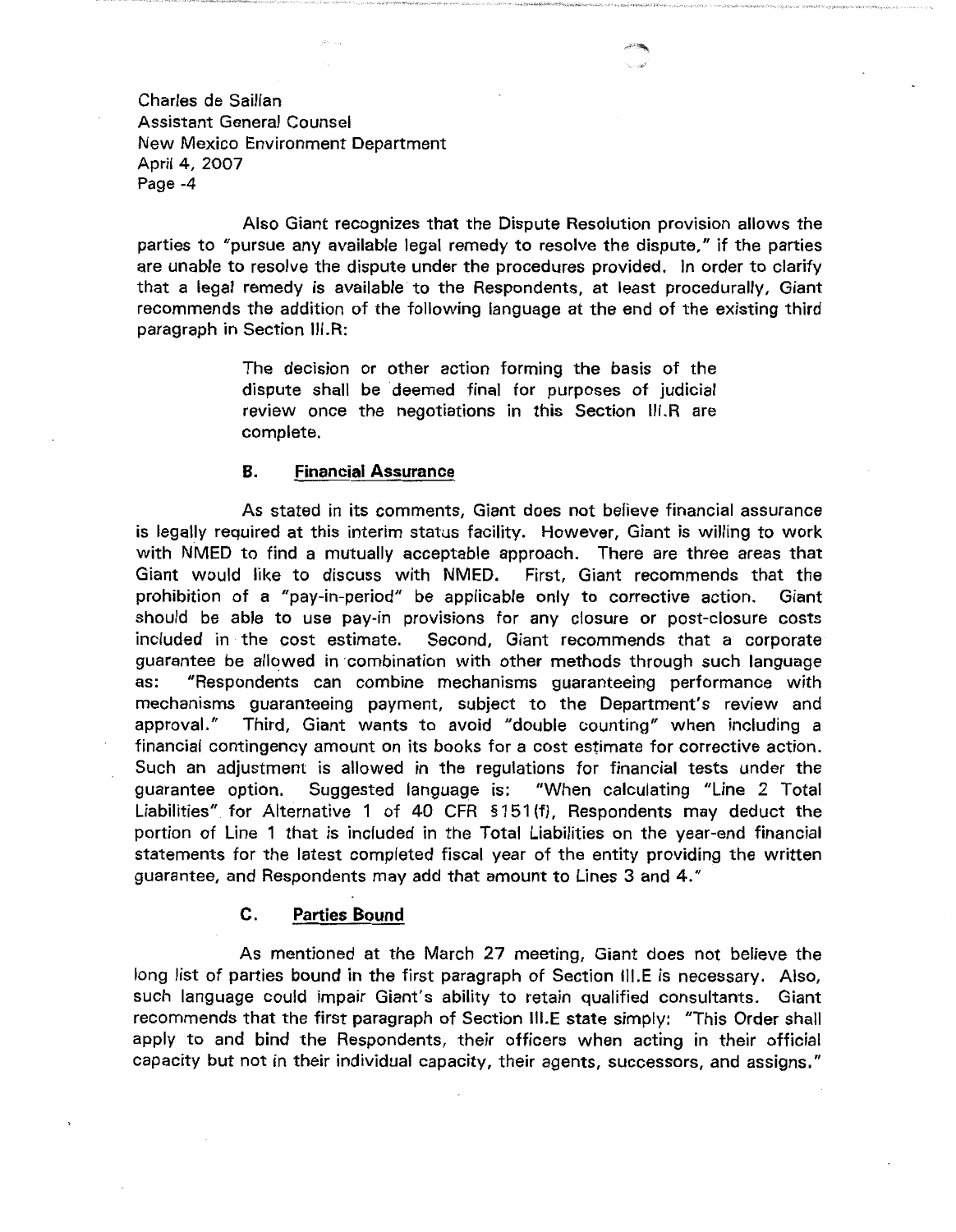Giant believes the last paragraph of Section Ill should satisfy NMED with respect to the actions of contractors, subcontractors, laboratories and consultants. Under that paragraph, Giant must require these persons "to comply with and abide by the terms of this Order."

### **D. Factual Errors**

Giant notes the following erroneous factual statements in the March 2007 draft Order that should be corrected:

- (1) Section 11.8.2 and 11.B.3, page 26 Giant Industries Arizona, Inc. is the operator of the refinery, and San Juan Refining Company is the owner.
- (2) Section V.A.1, page 49 The July 3, 2006 date is no longer applicable. The report was submitted on June 29, 2006.
- $(3)$  Section V.A.2, page 49 The June 30, 2006 date is no longer applicable. The report was submitted on June 28, 2006.
- $(4)$  Section V.B.1, page 51 The August 28, 2006 date is no longer applicable. The report was submitted on August 25, 2006.

#### Ill. **ISSUES NOT DISCUSSED ON MARCH 27**

At the March 27 meeting, Giant understood that certain issues were "off the table" for discussion, such as NMED's jurisdiction under the Hazardous Waste Act and the unilateral versus consent form of the Order. Giant agreed with that approach because there were a number of other topics, such as those discussed above in this letter, that were worthy of discussion by representatives of NMED and Giant. Besides, there was no point in the parties debating points already made in written form.

Nonetheless, Giant respectfully requests NMED to consider deleting the imminent and substantial endangerment claim under Section 74-4-13 of the Hazardous Waste Act. Giant suggests that NMED can assure the protection of health and the environment without resort to that authority. Giant hopes that NMED can recognize that Giant has been and will continue to be committed to effective corrective action at the refinery. Giant also respectfully suggests that,